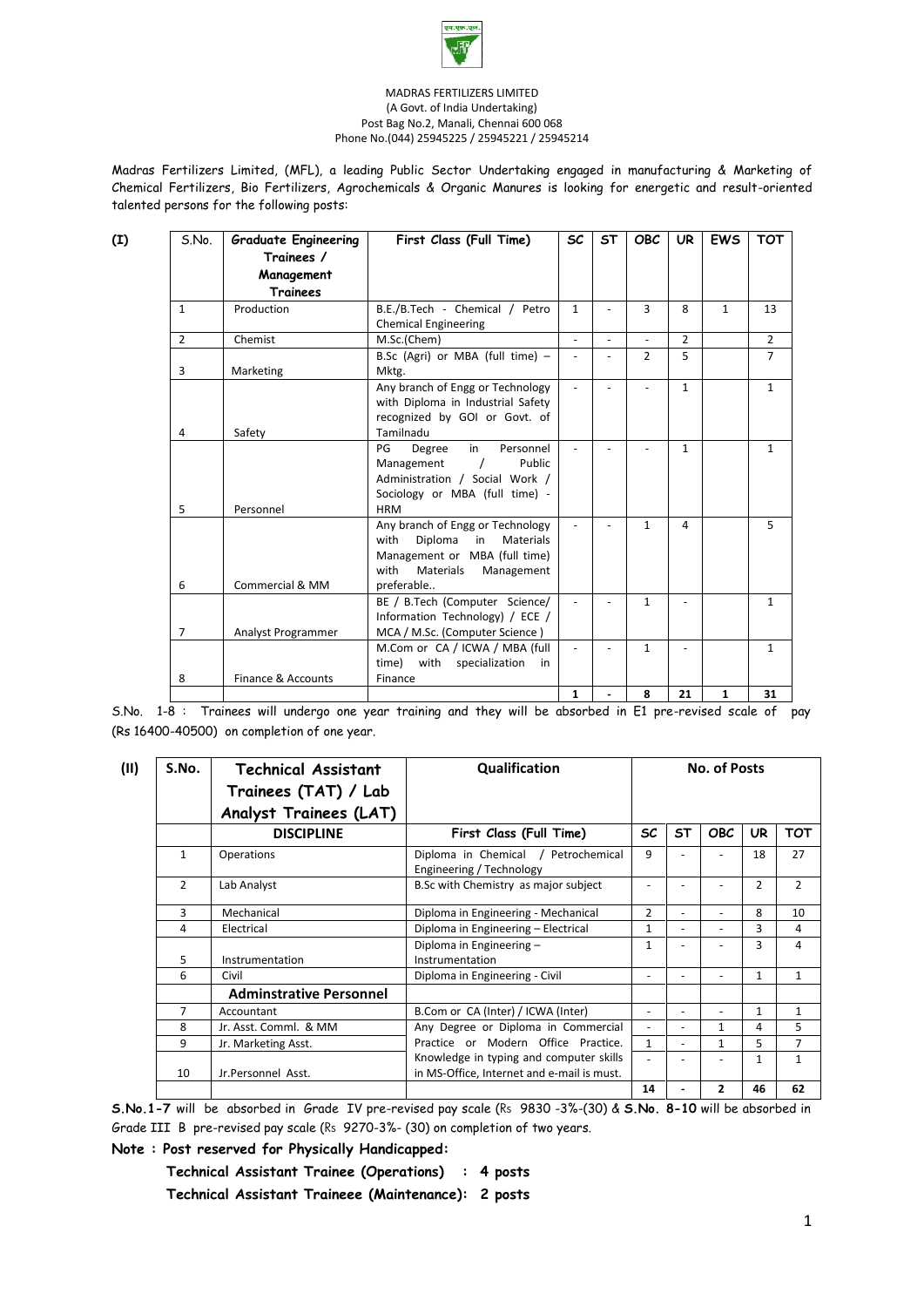# **UPPER AGE LIMIT: As on closing date of online submission of application:**

| GET /MT                  | Maximum 28 years |
|--------------------------|------------------|
| TAT / LAT/               | Maximum 25 years |
| Administrative Personnel |                  |

### **Relaxation of Age:**

**SC /ST :** Upper age relaxable by 5 years

**OBC Candidates**: Upper age relaxable by 3 years

Additional relaxation of 5 years will be given for physically disabled persons (i.e. upto 10 years for **PWDs**  belonging to SC/ST category and 8 years for PWDs belonging to OBC category)

Reservation for SC/ST/OBC /EWS will be as per Government of India Directives

| For online submission of application form and other norms:                      |  |  |  |  |  |  |
|---------------------------------------------------------------------------------|--|--|--|--|--|--|
| Please visit our website www.madrasfert.co.in                                   |  |  |  |  |  |  |
| Last date for submission of application: Oct 16, 2019                           |  |  |  |  |  |  |
| <b>Emoluments:</b>                                                              |  |  |  |  |  |  |
| <b>Stipend for: (1) GET / MT</b> : $\text{Rs } 30,000$ /- per month             |  |  |  |  |  |  |
| On successful completion of one year training, they will be placed in E1.       |  |  |  |  |  |  |
| $(2)$ TAT $/$ LAT $/$<br>: Rs 20,000/- per month during first year &            |  |  |  |  |  |  |
| <b>Accountant</b><br>: Rs 25,000/- per month during second year of training     |  |  |  |  |  |  |
| On successful completion of two years training, they will be placed in Gr IV.   |  |  |  |  |  |  |
| (3) Jr. Asst. Comm. & MM/Jr.Mktg. Asst.,/Jr.Personnel Asst.                     |  |  |  |  |  |  |
| Rs 18,000/- per month during first year &                                       |  |  |  |  |  |  |
| Rs 20,000/- per month during second year                                        |  |  |  |  |  |  |
| On successful completion of two years training, they will be placed in Gr IIIB. |  |  |  |  |  |  |
| On aborption of one / two years, following will be the pay scale:               |  |  |  |  |  |  |
| Pay Scale:<br>Gr III B: $\text{Rs } 9270 - 3\% - (30)$                          |  |  |  |  |  |  |
| (Pre-revised)<br>GR IV: $\text{Rs } 9830 - 3\% - (30)$                          |  |  |  |  |  |  |
| : $Rs$ 16400 - 40500<br>E1                                                      |  |  |  |  |  |  |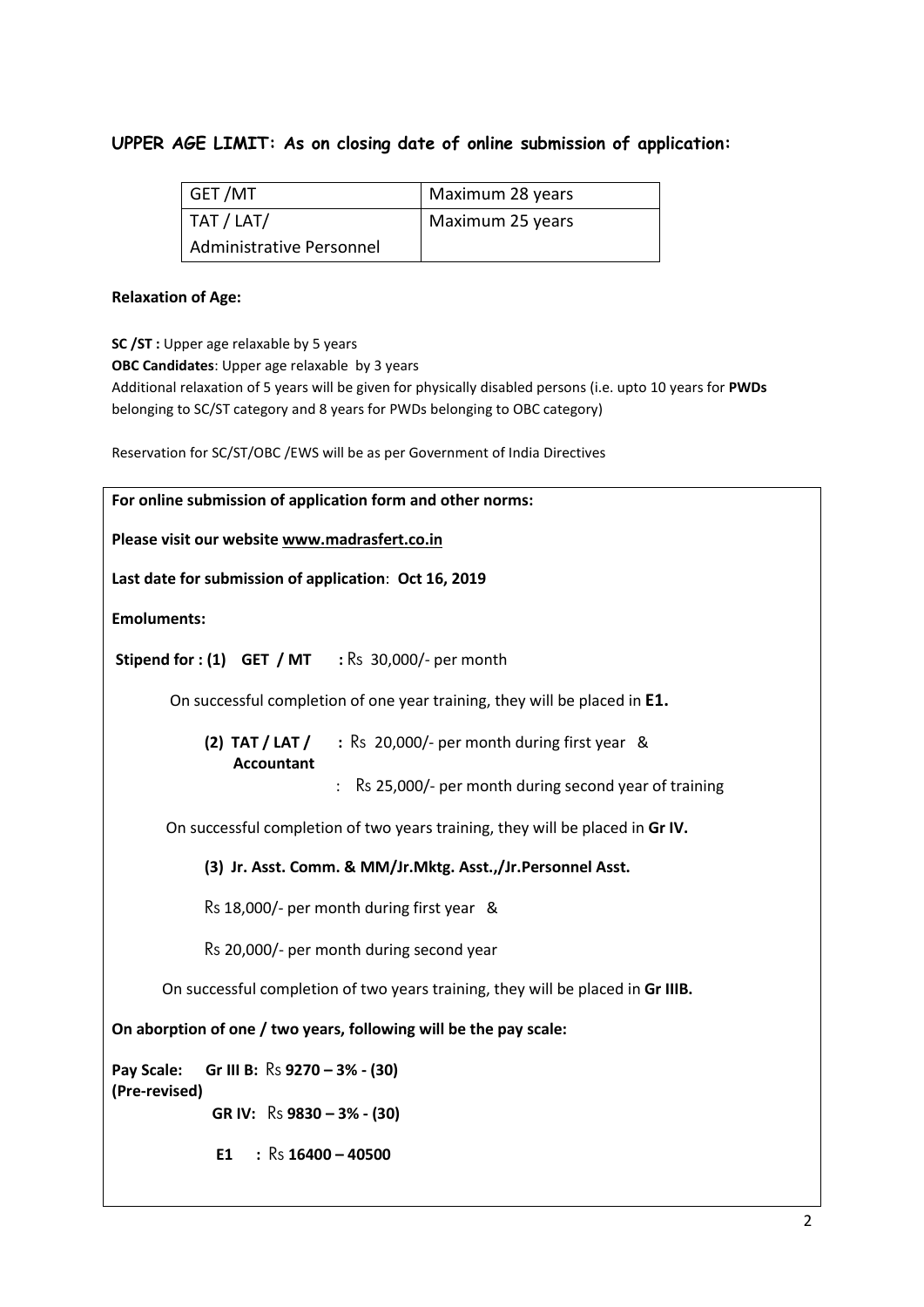#### **PLACE OF POSTING**

 $\triangleright$  During the Training / Probation period and /or after absorption, the candidates are liable to serve anywhere in India as per the Company's requirement. The selected candidates may be assigned jobs/functions/assignments as per the business requirements of the Company including **shift operations.**

#### **SERVICE AGREEMENT**

Selected candidates will have to serve the Company for a period of three years after training and in the event of leaving before the said period they are liable to pay the Company the sum mentioned below for getting relieved:

| Bond amounts for a period of 3 years after training                                                   |              |  |  |  |  |
|-------------------------------------------------------------------------------------------------------|--------------|--|--|--|--|
| Technical/Lab Assistant Trainees / Administrative Personnel<br>(TAT / LAT / Administrative Personnel) | Rs 2.00 lacs |  |  |  |  |
| Graduate Engineering Management Trainees/<br>Management Trainees                                      | Rs 3.00 lacs |  |  |  |  |

## **METHOD OF SELECTION:**

# **Online Test**

- **GET/MT: C**andidates qualifying the norms as prescribed in the advertisement will be called for online test. Shortlisted candidates based on their performance in the online test will be called for an interview and selection will be done in the order of merit.
- **TAT / LAT/ Administrative Personnel: C**andidates qualifying the norms as prescribed in the advertisement will be called for online test. Selection will be based on the marks secured in the online test in the order of merit.
- $\triangleright$  The question paper would be in two parts, Discipline related part and Aptitute part, Medium of test will be English. Duration of test will be two hours. The total number of questions will be 120 out of which 60 questions from relevant discipline and 60 questions (common for all disciplines) from General English, Quantitative aptitude, Reasoning & General Awareness. The questions shall carry one (1) mark for each correct answer and minus one third (minus 1/3) mark for each wrong answer.
- $\triangleright$  Online test will be conducted at Chennai. No request for change in date of online test or test centres, etc. will be entertained for any reason whatsoever.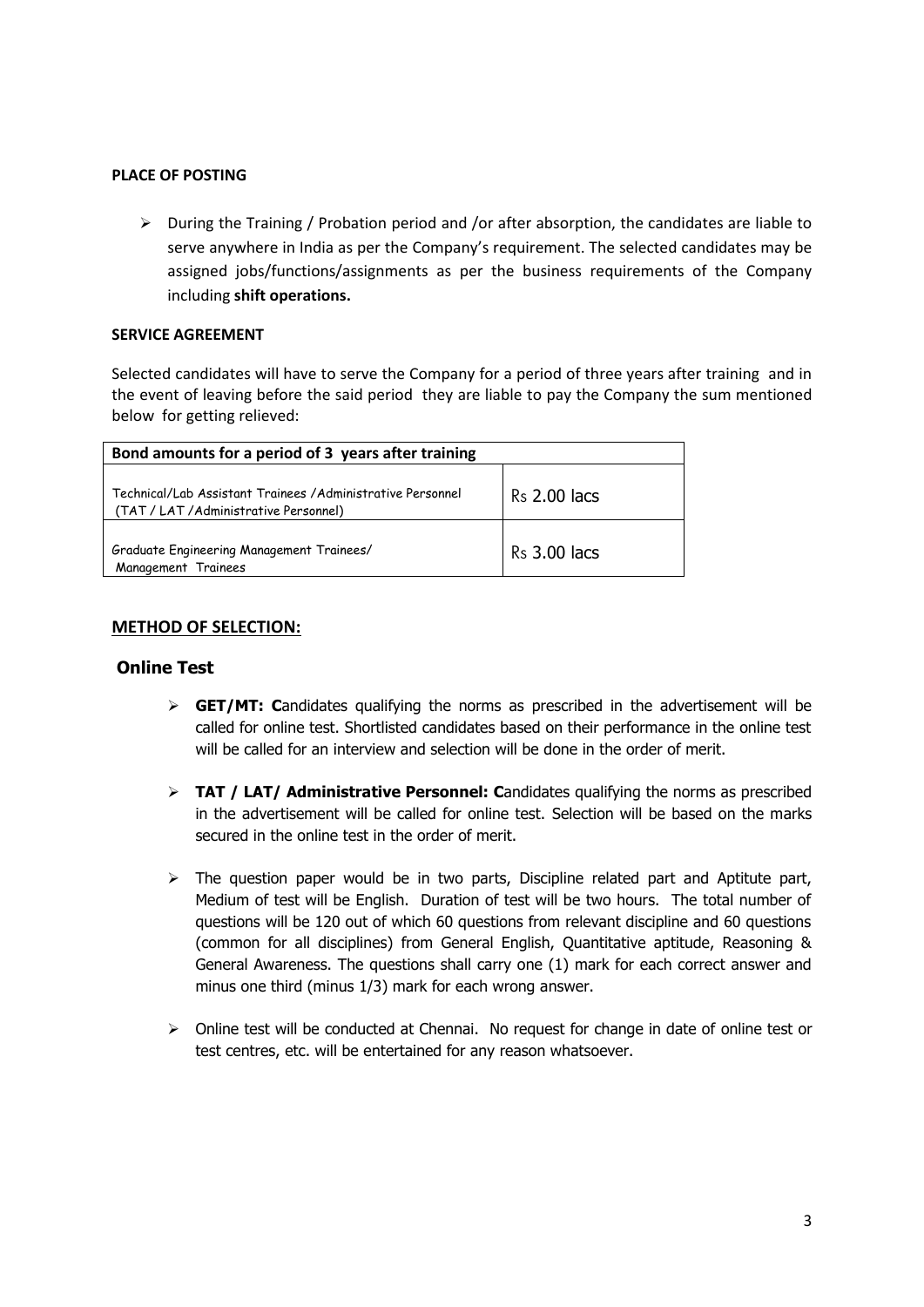# **Pre-Employment Medical Test**

Final appointment of candidates will be subject to their meeting Medical Fitness norms & standards as per MFL Pre-Employment Medical Examination / Medical standards. The candidature of candidates will be provisional till appointment.

# **Medical Standards**

Candidates provisionally selected by MFL will have to undergo a pre-employment medical examination before joining. The health of each candidate will be assessed by the MFL's authorized Company Medical Officer and the appointment will be subject to meeting the medical standards prescribed by the Company.

The decision on medical fitness by MFL's Company Medical Officer would be final and binding on all candidates. No correspondence or queries in this regard shall be entertained by MFL.

## **HOW TO APPLY:**

- Application should be submitted in '**on-line'** mode only. Applications received by other means will not be considered. Candidates can apply for only **one** post. The candidate must possess a valid e-mail ID.
- Educational Qualification acquired through Part-Time / Correspondence/ Distance Learning / Online /part time mode shall render the candidate ineligible.
- Eligible candidates may apply online **from Sep 25, 2019 onwards to Oct 16, 2019 (17.00 hrs)** through the link available on **[www.madrasfert.co.in](http://www.madrasfert.co.in/)** Candidates sponsored by Employment Exchange also need to apply online through this link only. No other means / mode of application will be accepted.
- Application processing fees of Rs **300/-** for TAT**/LAT/Administrative Personnel** and other administration posts Rs 5**00/- for GET/MT**, to be paid through online (General / OBC candidates) and for modalities of payment, please visit MFL website. **No application Processing fee** *for SC/ST / PHP& Ex***-Servicemen** *candidates.*
- $\triangleright$  Candidates are advised to keep the details and password of their email id fully confidential and do not disclose the same. MFL shall not be responsible for any consequences arising out of candidates disclosing their email id related details to any other person.
- Applications **submitted after Oct 16, 2019 (17.00 hrs) will not be** considered.
- $\triangleright$  Remit Application fee (once remitted will not be refunded).

# **[CLICK HERE](https://recruitment.madrasfert.co.in/) [ONLINE APPLICATION]**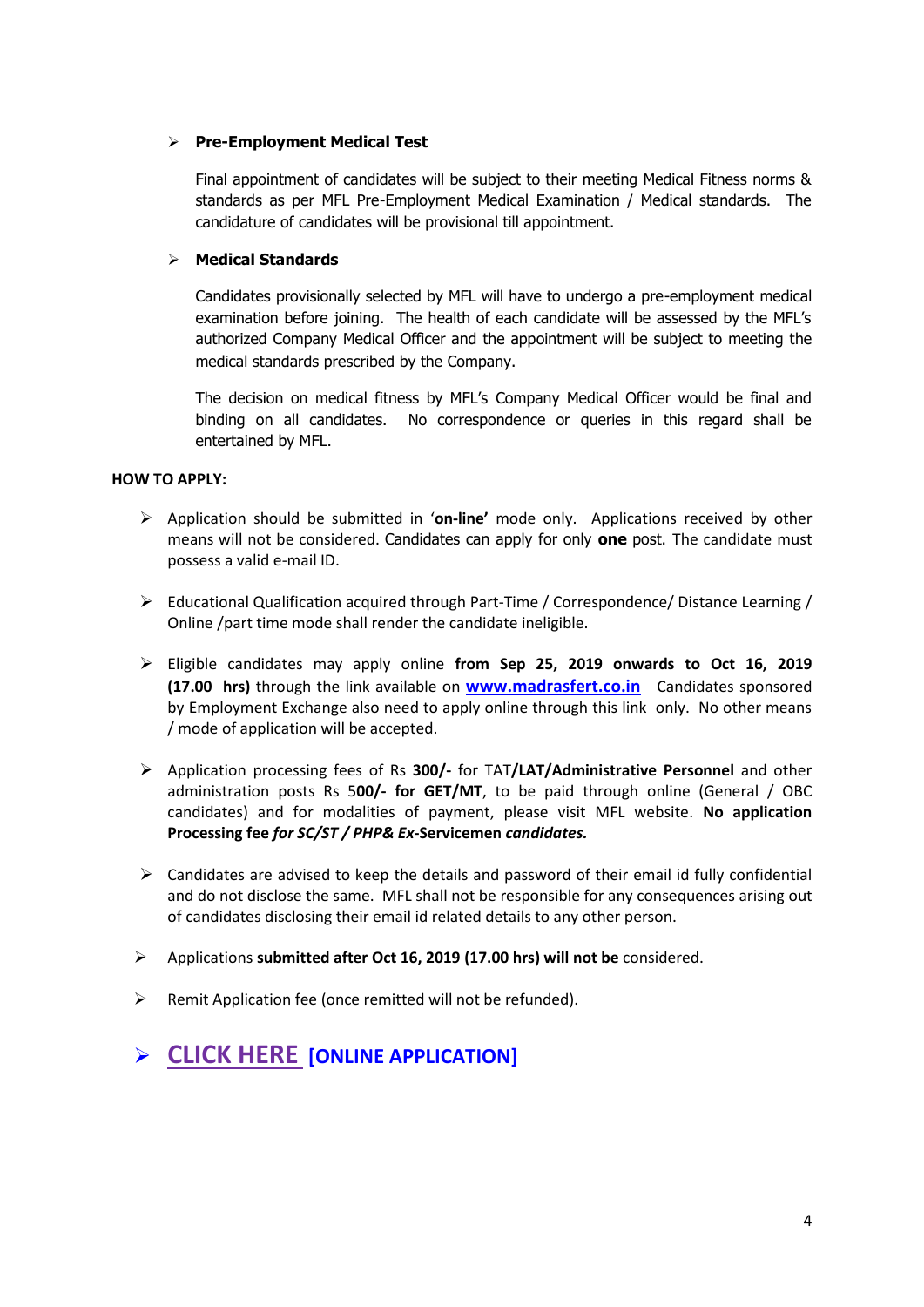### **GENERAL INSRUCTIONS**:

- $\triangleright$  Candidates are required to carefully read the detailed advertisement and ensure that they meet the prescribed criteria before applying for the above posts. For all purposes, interpretation as per English version of the advertisement shall prevail.
- $\triangleright$  Candidates belonging to OBC category but falling in Creamy Layer are not entitled to OBC reservation/relaxation benefits. Accordingly such candidates may choose to apply for the positions provided they meet the age criterion applicable to general candidates and indicate their category as "UR".
- $\triangleright$  Persons with disabilities can also apply for the above posts in accordance with provision of para 25 of DOP &T OM NO.36035/3/2004 – Estt. (Res) dated 29.12.2005. Persons with disabilities (PWD) are persons with permanent disability of 40% and above. PWD candidates are required to submit a certificate issued by a medical board with a minimum of three members constituted by Central/State Government failing which, their candidature as PWD candidates will not be considered.
- Candidates currently employed in Govt / Semi-Govt / PSU will have to produce NO OBJECTION CERTIFICATE at the time of Skill Test and 'Relieving Order' from their Employers at the time of joining. In case, the candidate fails to do so, his candidature will not be considered.
- Candidates sponsored by Employment Exchange are required to submit thru **online application**.
- $\triangleright$  Candidates with Knowledge of local language will be preferred.
- $\triangleright$  Candidates have to make their own arrangement for travelling, lodging and boarding for appearing in online test and no TA/DA will be paid in this regard.
- $\triangleright$  The candidature of the applicant shall be provisional and subject to subsequent verification of antecedents/certificates/testimonials. In case it is found / known at any stage of selection/recruitment process or thereafter that a candidate does not fulfill the eligibility norms and / or that he has furnished any incorrect/misleading / false information / certificate / documents or has suppressed any material fact(s), his candidature will stand cancelled. If any of the information or material particulars as furnished by the candidate to MFL are found to be untrue, inaccurate or incorrect at any stage before or after his selection, then the same shall amount to misrepresentation / fraud and his services shall be liable to be terminated unilaterally by MFL, at any time.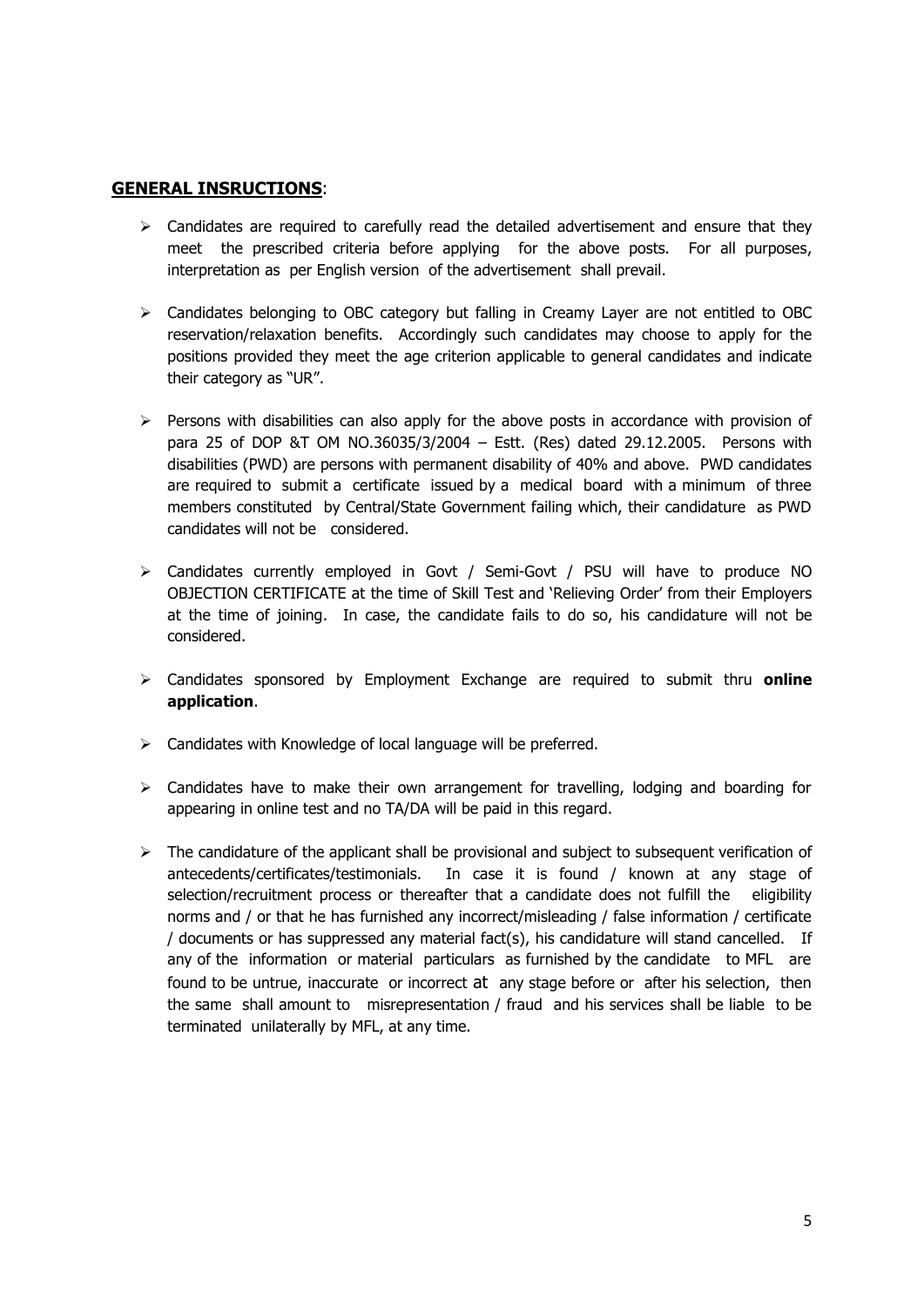- **The decision of MFL will be final and binding on all candidates on all matters relating to eligibility, acceptance or rejection of the applications, mode of selection and cancellation of the selection process either in part or full etc.,** Filling up of the posts is solely at the discretion of MFL and also subject to the suitability of candidates and MFL's requirement and no claim will arise for selection. MFL reserves the right to call only those candidates for various stages of selection process who in its opinion are likely to be suitable. MFL may at its discretion, alter the minimum eligibility standard/criteria to restrict the number of candidates or to make available sufficient number of candidates to be called for online test or for subsequent stages. No enquiry or correspondence will be entertained in this regard.
- $\triangleright$  Candidates are advised to regularly visit our website www.madrasfert.co.in for updates about the recruitment process or for any communication on dates/corrigendum / addendum/other modalities. Post notification all the correspondence would be through website/email only.
- $\triangleright$  Mere selection in Online Test or empanelment after the selection process shall not confer any right of appointment to the applicants.
- No change or category (like SC/ST/OBC/PHD/ESM) or any other information will be allowed at any stage after making online application. If any information is found incorrect / erroneous at any stage of recruitment process the candidature of the candidate can be rejected.
- $\triangleright$  If any candidate has acquired higher professional qualification or such equivalent/similar qualification than the one advertised he cannot claim it as entitlement for any further promotions or benefits.
- $\triangleright$  MFL reserves the right to change / modify / cancel / amend the selection/recruitment process or procedure thereof at its sole discretion without assigning any reason. Decision of MFL on any such matters would be final.
- The tentative date of the Online Test will be during first **week of November 2019.**
- Reservation for SC/ST/OBC will be as per Government of India Directives.
- $\triangleright$  The Management reserves the right to call suitable/short-listed candidates for online test. Requirements may also be relaxed for deserving candidates at the discretion of the Management.
- $\triangleright$  For claiming the benefit of SC / ST Category, the candidate should submit a proper Community Certificate as per the proforma prescribed by the Government of India.
- $\triangleright$  For claiming the benefit of OBC category, the candidate should submit a proper Community Certificate as per the proforma prescribed by the Government of India which would, among others, specifically mention that the candidate does not belong to the persons / sections (Creamy Layer) as mentioned in column 3 of the Schedule to the Department of Personnel and Training OM No. 36012/22/93-Estt.(SCT) dated 08-09-1993, Government of India.